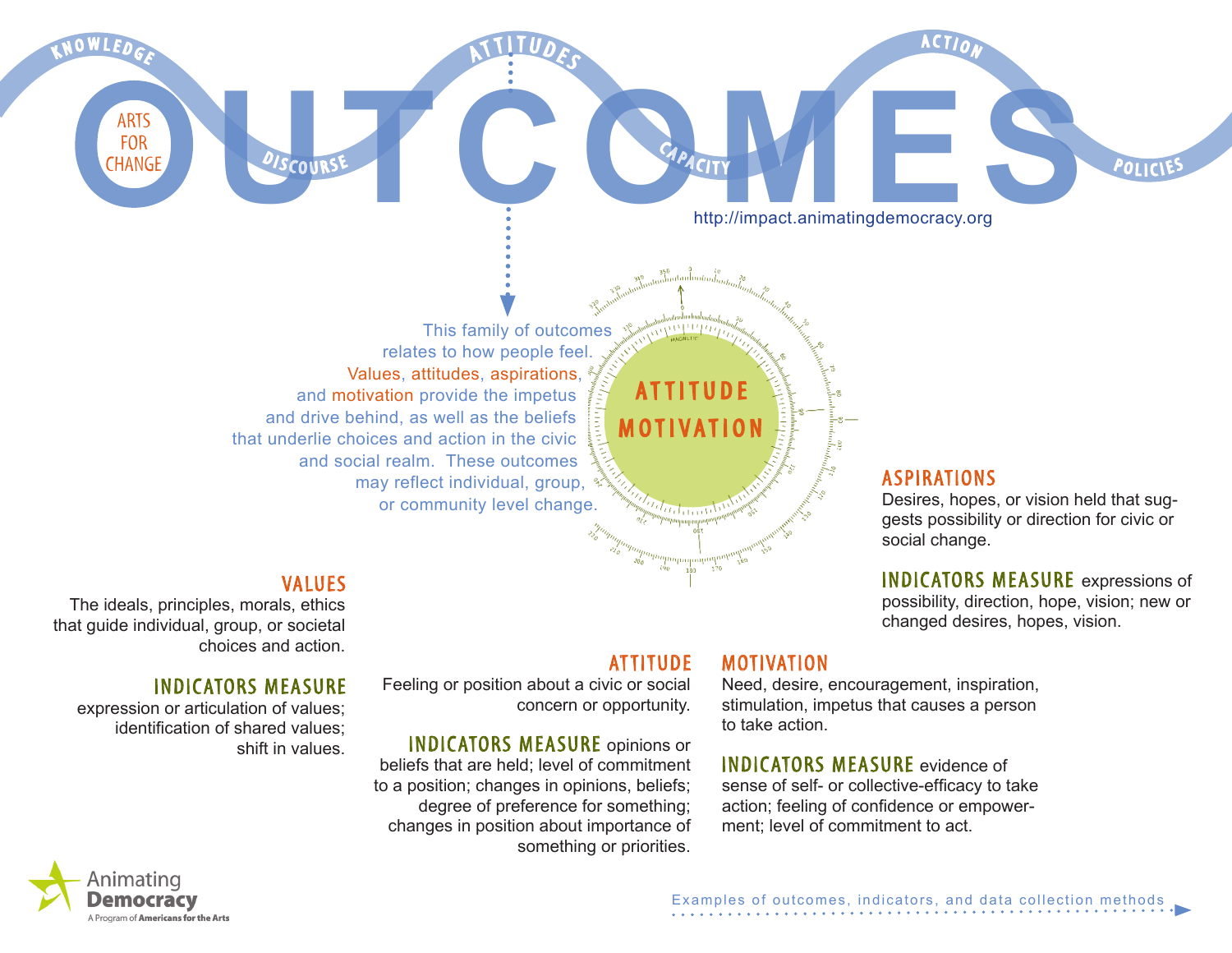

# 1. GREATER SENSE OF HOPE, PRIDE, OR POSSIBILITY

| <b>CREATIVE STRATEGY</b>                |
|-----------------------------------------|
| The Community Arts Center               |
| launches a digital storytelling         |
| project that collects authentic stories |
| of change, creativity, achievement,     |
| leadership, and courage from the        |
| region's residents and promotes         |
| them to help build pride.               |
|                                         |

Animating Democracv Program of Americans for the Arts attitude

motivation

**ASPIRATION** 

 $OUTOME:$  Leaders and residents gain renewed optimism about the region's future.

INDICATOR: Media features include increase in stories values : about positive actions and assets rather than deficits. opportunities.

INDICATOR: Residents speak about the region in terms of

DATA COLLECTION STRATEGIES REVIEW RECORDS (minutes, videotapes) of community planning forums and civic meetings for: a) references made to the stories and people captured through the Arts Center's project; b) number and nature of comments about the assets of the region versus •• deficits.

INDICATOR: Community heroes' and leaders' stories become part of the broader community's story and identity.

> TIP · Correlation might not always imply causality. While positive movement on the above indicator may point to the digital storytelling project, it is unlikely that a one-to-one causal relationship can be established between the storytelling project and the other two indicators.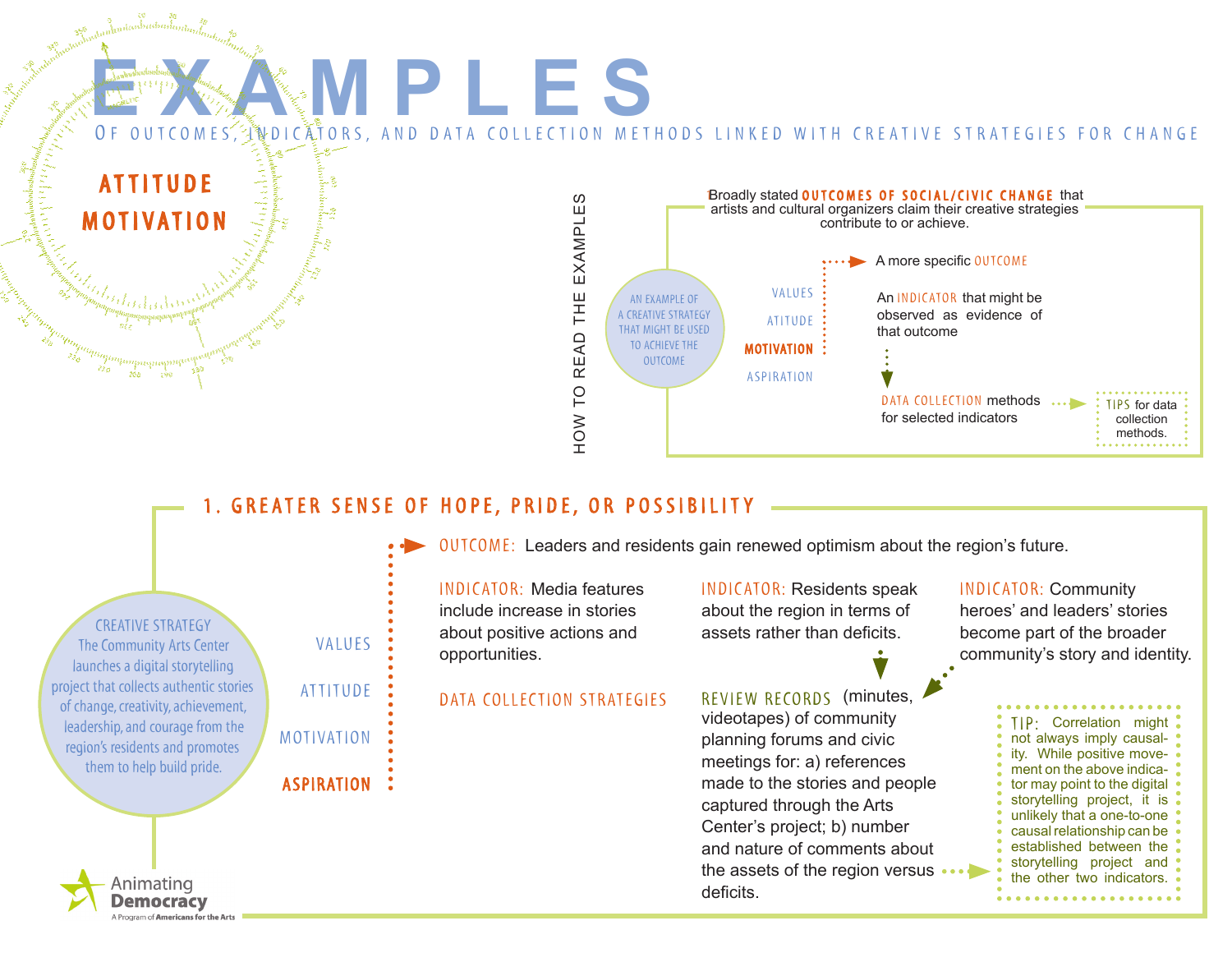# 2. NEW IDEALS AND PRINCIPLES ADOPTED

creative strategy A six-month series of exhibitions, films, and a film and book club program mounted by the art museum and library includes discussions to sustain focus on local environmental concerns and promote stewardship of natural resources. The City partners on the project to promote its energy efficiency program and provide information about an upcoming open space acquisition referendum.



# 3. GREATER RESPONSIBILITY FOR POSITIVE COMMUNITY NORMS

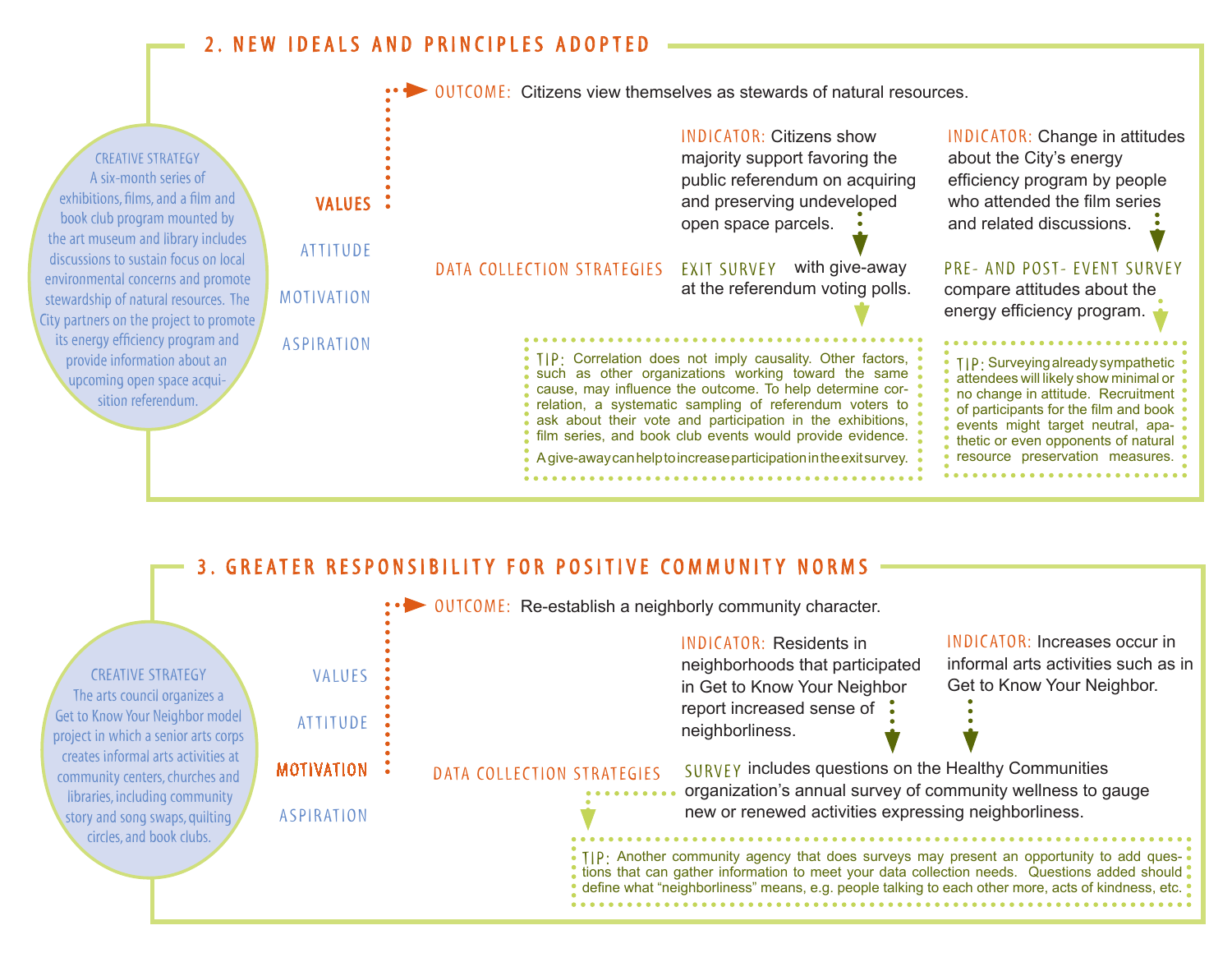# 4. PEOPLE FEEL VALUED AND/OR EMPOWERED.

|                                                                                                                              |  |                   | •• DUTCOME: Mobile home park residents are included and respected.                                                                                                                                                                                                                                            |                                                                                                                                 |                                                                                                                                           |  |  |  |
|------------------------------------------------------------------------------------------------------------------------------|--|-------------------|---------------------------------------------------------------------------------------------------------------------------------------------------------------------------------------------------------------------------------------------------------------------------------------------------------------|---------------------------------------------------------------------------------------------------------------------------------|-------------------------------------------------------------------------------------------------------------------------------------------|--|--|--|
| <b>CREATIVE STRATEGY</b>                                                                                                     |  | <b>VALUES</b>     | <b>INDICATOR: A public meeting</b><br>held at the mobile home park is number of and more positive<br>well attended by residents and<br>other community members.                                                                                                                                               | INDICATOR: Increased<br>interactions between park<br>residents and other community<br>residents.                                | <b>INDICATOR: Expressions of</b><br>"pride" appear in the signs<br>made by park residents. •                                              |  |  |  |
| A graphic artist mobilizes<br>residents for clean-up and<br>signage projects that build pride<br>in the mobile home park and |  | <b>ATTITUDE</b>   | <b>INDICATOR: Mobile home</b><br>park leaders are invited to                                                                                                                                                                                                                                                  |                                                                                                                                 |                                                                                                                                           |  |  |  |
|                                                                                                                              |  | MOTIVATION        | community planning meetings.                                                                                                                                                                                                                                                                                  |                                                                                                                                 |                                                                                                                                           |  |  |  |
| attract other residents<br>and organizations<br>to pitch in.                                                                 |  | <b>ASPIRATION</b> | DATA COLLECTION STRATEGIES                                                                                                                                                                                                                                                                                    | FOCUS GROUP: Post mortem<br>meetings with park residents<br>and neighbors explore<br>the number and quality of<br>interactions. | REVIEW OF SIGNAGE for their<br>messages and images of<br>self-value, e.g. families, joyful<br>expressions, gatherings,<br>caretaking, etc |  |  |  |
|                                                                                                                              |  |                   | . TIP: Having meetings in a place, time and environment that are conducive to discussion.<br>• can influence the data collected. With teen residents, this might be a pizza parlor or park.<br>$\frac{1}{2}$ The data collection method should consider a suitable communication style, for example, texting. |                                                                                                                                 |                                                                                                                                           |  |  |  |

# 5. SHIFT IN ATTITUDE OR POSITION